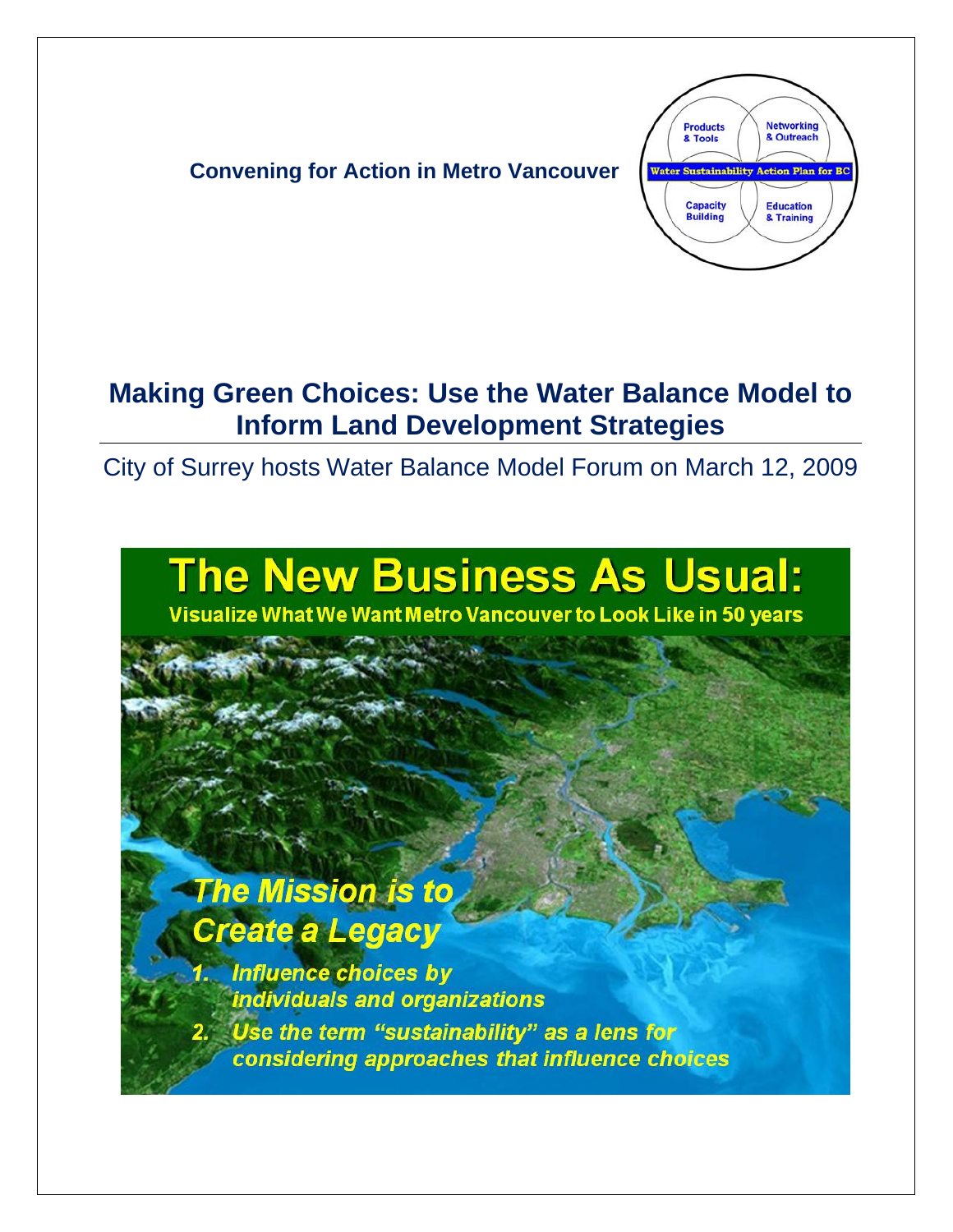City of Surrey hosts Water Balance Model Forum

Water Bucket Web Story #4 posted February 2009

### **Convening for Action in the Metro Vancouver Region**

*How do we simultaneously work together as staff within a municipality and as a region AND externally with developers and other private sector players, to ensure we implement sustainable approaches to development*?

The foregoing challenge provides context for advancing a 'regional team approach' at the **Metro Vancouver Water Balance Model Forum** on March 12, 2009. Hosted by the City of Surrey, this learning event is co-sponsored by the **Water Balance Model Inter-Governmental Partnership** and the **Green Infrastructure Partnership**.



### **1. Alignment with Provincial Goals**

"The Surrey Forum is designed to achieve multiple objectives in accordance with the policy framework developed by the Province in **Living Water Smart, BC's Water Plan**, states **Ted van der Gulik, Chair** of the Inter-Governmental



Partnership. "In particular, we wish to explore ways that regulators and designers can apply the Water Balance Model to facilitate implementation of green infrastructure solutions that achieve two objectives: create liveable communities and protect stream health."

#### LIVING WATER SMART



B.C.'s Plan to protect and preserve water resources through planning, regulatory change, education, and incentives such as economic instruments and rewards.

#### **The Story of the Surrey Forum**

"This is the fourth in a series of stories leading up to the Forum, explains **Kim Stephens**, Program Coordinator for the **Water Sustainability Action Plan for BC**. "Their purpose is to progressively

connect the dots and foreshadow what participants can expect on March  $12^{\text{th}}$ ."

"This Story #4 describes the parts that **Jim Dumont** and **Richard Boase** will play in the Water Balance Model segment of the program."



**Organized under the umbrella of the Water Sustainability Action Plan for British Columbia**  By the Water Balance Model Inter-Governmental Partnership In collaboration with the City of Surrey and Green Infrastructure Partnership

1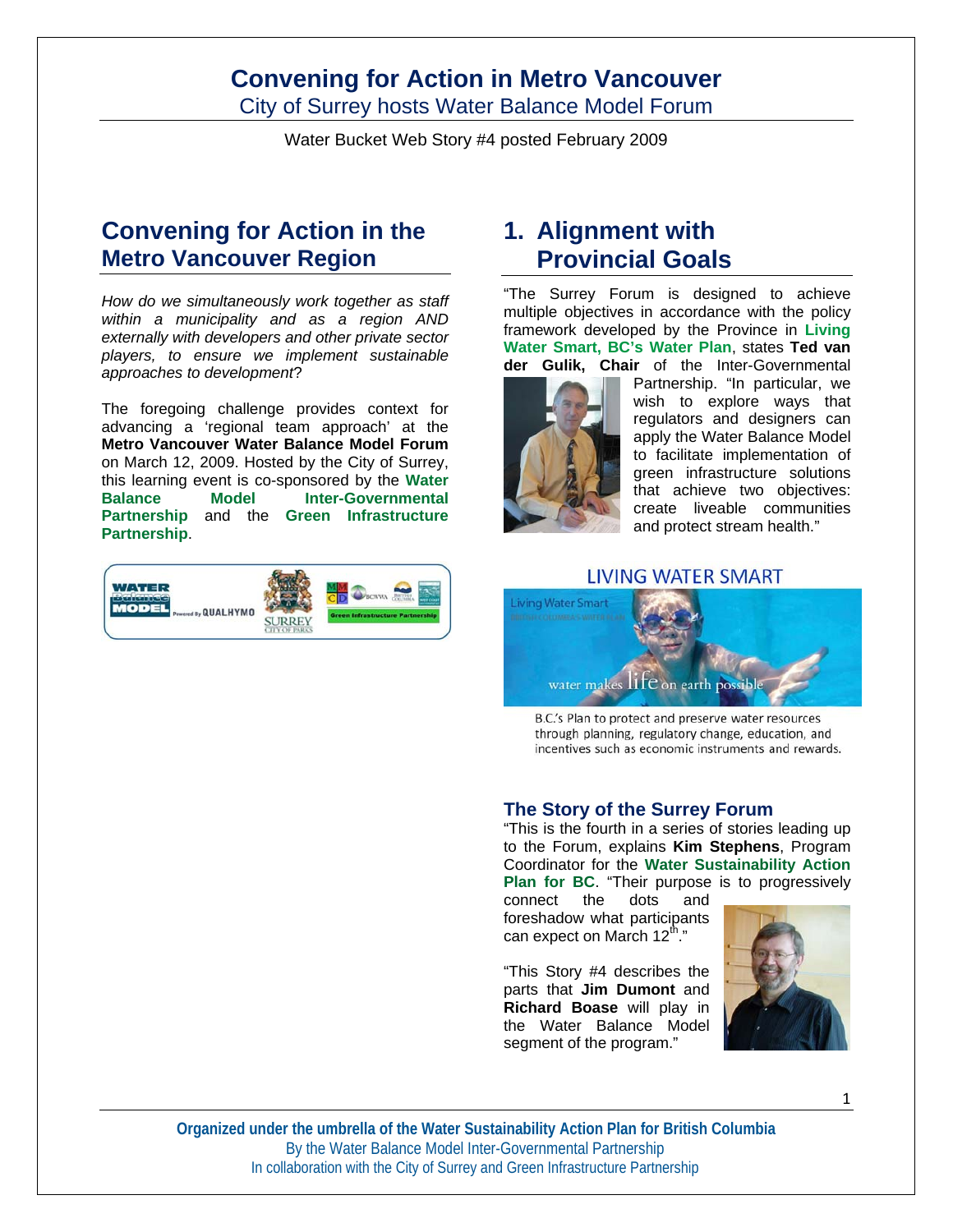City of Surrey hosts Water Balance Model Forum

Water Bucket Web Story #4 posted February 2009

### **2. Forum Program – An Overview**

The Forum program is built around the *HOW question* as it pertains to green infrastructure: HOW will the City of Surrey ensure it gets built right; HOW will a consistent regional approach be achieved in Metro Vancouver? The morning and afternoon parts of the program each comprise three modules.



**Alignment of Regional Actions with Provincial Goals and Objectives** 

#### **On-Site Rainwater Management**

"While the morning session will be specifically about the design and construction details of onsite rainwater management and green infrastructure implementation, there will be a Water Balance Model theme weaving through the discussion," states **Remi Dubé**, **Drainage Planning Manager** with the City of Surrey.

"The three modules comprising the morning session will cover the history of drainage planning



in Surrey; the early lessons learned on the ground in the East Clayton Sustainable Community; and what effective implementation of green infrastructure means in Grandview Heights, South Newton and elsewhere."

"Experience gained from these projects is reflected in the evolution of the water balance methodology. In the new Water Balance Model, the analyses for volume and flow rate reduction are fully integrated at all scales of application."

#### **Establishing Performance Targets**

"A decade of on-the-ground experience has enabled the City of Surrey to move beyond pilot projects to a broader watershed objectives approach to on-site rainfall capture," continues **Remi Dubé,** "As we move forward, the new Drainage By-Law endorsed by Council in 2008 is the tool that will enable the City to establish watershed-specific performance targets for rainwater runoff volume and rate reduction."

#### *Applying the Water Balance Model:*

"The **Commentary on Effective Municipal Rainwater/Stormwater Management**, developed by the Green Infrastructure Partnership in 2008 as part of the updating of Metro Vancouver's **Liquid Waste Management Plan**, now takes on added

significance and relevance." states **Paul Ham, Past-Chair** of the Green Infrastructure Partnership. "The 2-page Commentary is succinct in providing a framework for municipal actions, and for applying the Water Balance Model."



"The morning session will be very much about the nuts-and-bolts of green infrastructure design and construction. This on-the-ground understanding is



a prerequisite for an informed discussion in the afternoon about how, and what it means, to apply the Water Balance Model to establish and/or evaluate watershedspecific performance targets for rainfall capture," adds

**Corino Salomi**, who represents the Department of Fisheries & Oceans on the Green Infrastructure Partnership.

"A must-read guidance document is **Beyond the Guidebook: Establish Watershed-Specific Runoff Capture Performance Targets,** released in February 2008."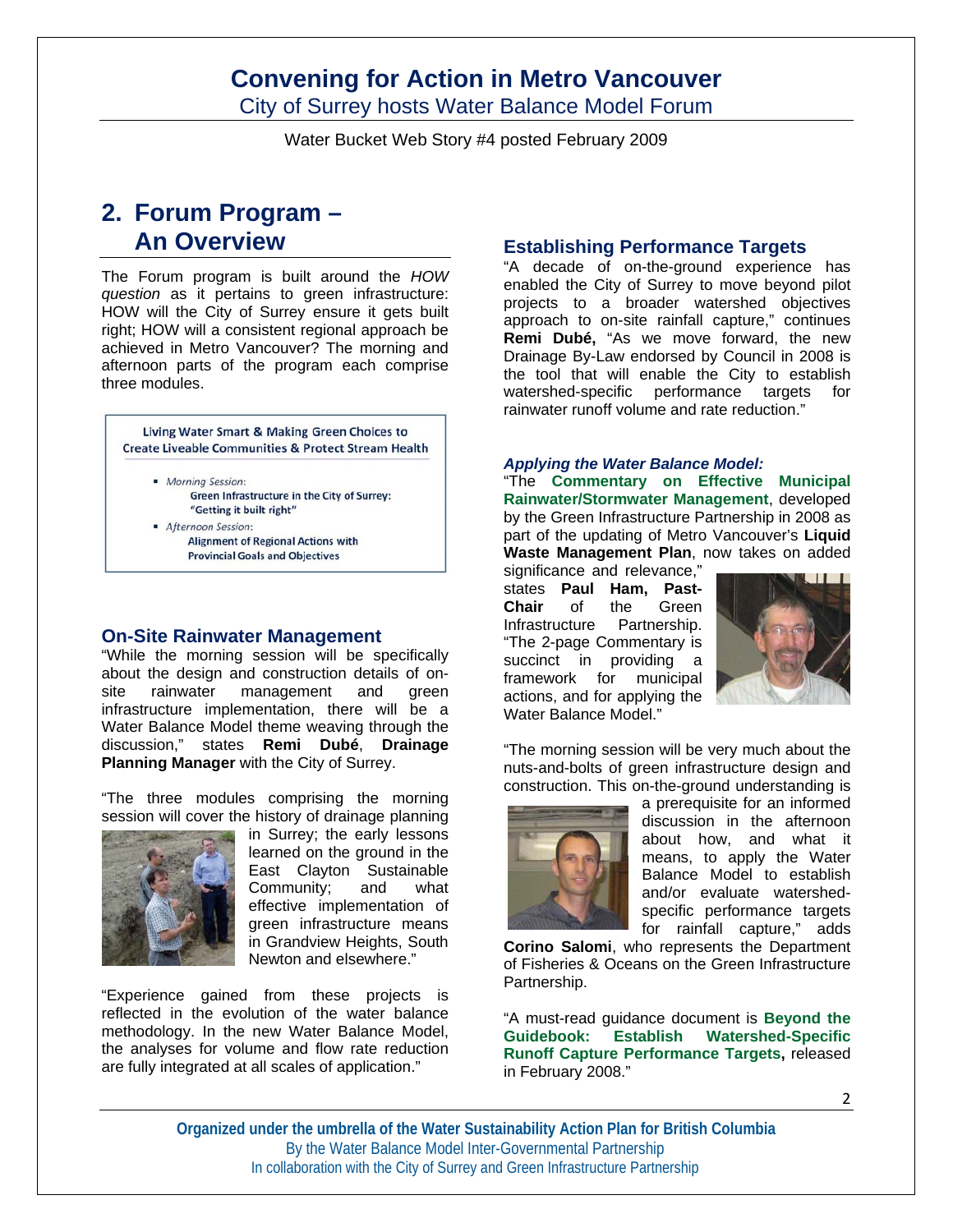City of Surrey hosts Water Balance Model Forum

Water Bucket Web Story #4 posted February 2009

### **3. Premier's Award for Innovation and Excellence**

"The Premier's Awards are an annual opportunity to publicly recognize the extraordinary



accomplishments of the men and women who have chosen public service as their career," said **Premier Gordon Campbell** on February 5, 2009 at

an awards ceremony where the Water Balance Model received the *Premier's Award for Innovation and Excellence*.

#### **The Story of the Water Balance Model**

The Premier's Office has produced a 2-minute video that features Ted van der Gulik and Kim Stephens telling the story of what the tool means for British Columbia.

"The Water Balance Model is a means to an end," states **Ted van der Gulik**. "The challenge that we have been posing since 2002 is this: *What do we want this province to look like in 50 years and beyond?*"

"The Water Balance Model is a tool that will help us create our future," adds **Kim Stephens**. "To get to the big picture, it starts with the smallest pieces. The Water Balance Model links the site to the stream to the watershed."



Premier Gordon Campbell with the award-winning Water Balance Model

#### **One-on-One with the Premier**

At the conclusion of the awards ceremony, the Premier sought out Ted van der Gulik. This<br>created an opportunity for an extended opportunity for an extended conversation.

"As we talked, it became clear to me that WATER is high on the Premier's agenda. He has a strong grasp of water-related issues and the long-term implications if we do not start doing business differently in BC. In a nutshell, he gets it."

"The Premier expressed his personal commitment to making a difference because we have an obligation and a responsibility to act on behalf



of our children and our grand-children so that we leave them with a legacy."

"On the matter of the **Living Water Smart** initiative, I came away from our conversation with a strong conviction that Premier Campbell means what he says,

and says what he means about the province-wide importance of implementing BC's Water Plan. High-level recognition of the Water Balance Model is reassuring... because the model is a key tool underpinning Living Water Smart," concludes **Ted van der Gulik**.

"During the current climate of financial uncertainty, it becomes that much more important to stay on

mission vis-à-vis rainwater management and green infrastructure solutions that protect quality of life," adds **Kim Stephens**. "In terms of the longterm vision for BC, and as the Premier emphasized in his speech from the heart, now is the time to be preparing for economic recovery that is truly based on making green choices."

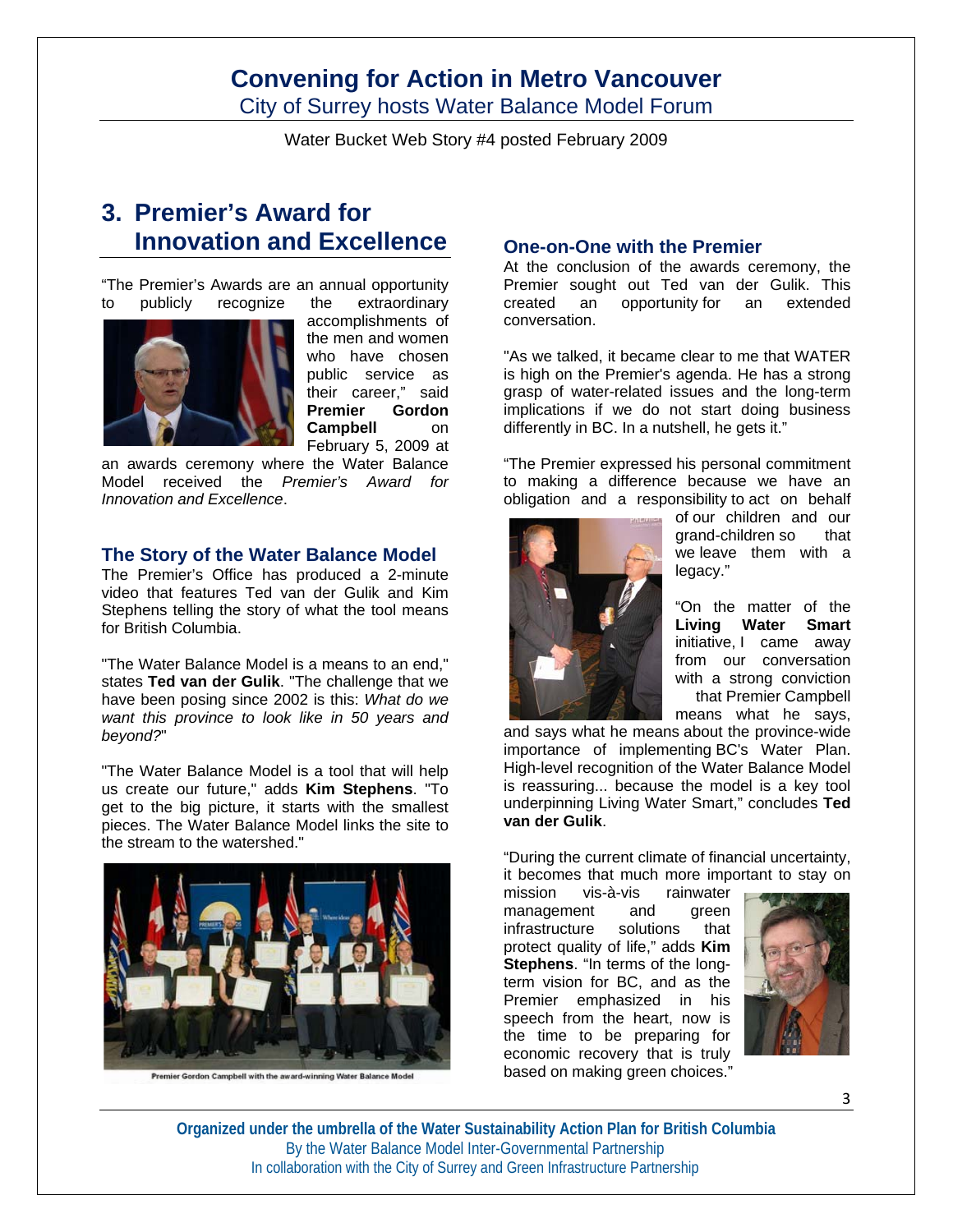City of Surrey hosts Water Balance Model Forum

Water Bucket Web Story #4 posted February 2009

### **4. Beyond the Guidebook: Connecting the Site to Stream Health**

The afternoon part of the Forum program is organized as three modules explains **Ted van der Gulik**.

#### **Alignment of Regional Actions with Provincial Goals and Objectives**

- 4. Today's Expectations are Tomorrow's Standards
- 5. Making Green Choices: Opportunities for Law and Policy to Effect Change on the Ground
- 6. Making Green Choices: Use the Water Balance Model to Inform Land Development Strategies

"First, we will introduce the provincial policy framework and explain why today's expectations are tomorrow's standards (Module 4). Cascading provincial, regional and local perspectives will be provided by **Lynn Kriwoken, Ray Fung** and **Vincent Lalonde**."



"Then **Susan Rutherford** will lead a town hall sharing session that will explore how regulators, developers and designers can collaborate more effectively, using policy and legal tools to implement green infrastructure solutions (Module 5)."

"Finally, Module 6 is built around a presentation by **Jim Dumont** and a poster session led by **Richard Boase.** The information they provide will, in turn, inform a town hall sharing session that explores application of the Water Balance Model to set performance targets for green infrastructure."

#### **Beyond the Guidebook Introduced**

"In 2003, the Inter-Governmental Partnership developed the web-based Water Balance Model as an extension of **Stormwater Planning: A Guidebook for British Columbia**. Now that we have expanded the decision support capabilities of the Water Balance Model by integrating it with the QUALHYMO hydrologic engine, we have adopted **Beyond the Guidebook** for branding purposes," continues **Ted van der Gulik**.

#### Released in 2002 by the Province, "Stormwater Planning: A Guidebook for British Columbia" • Provided - Direction - Science-based principles and objectives - Guidance on how to do integrated planning • Introduced these core concepts:  $-$  Rainfall spectrum - The "retain, detain, convey" integrated strategy - Water balance methodology

- 
- Performance targets
- A "learn by doing" framework

The pilot for Beyond the Guidebook is the City of Surrey Fergus Creek watershed plan. "The plan is based on implementing *green solutions* as an alternative to conventional engineered *blue solutions,"* reports **Remi Dubé**.



In February 2009, the Ministry of Community Development sent out a Circular to all Municipal and Regional District Chief Administrative Officers, Engineers and Planners regarding the **Beyond the Guidebook** provincial initiative.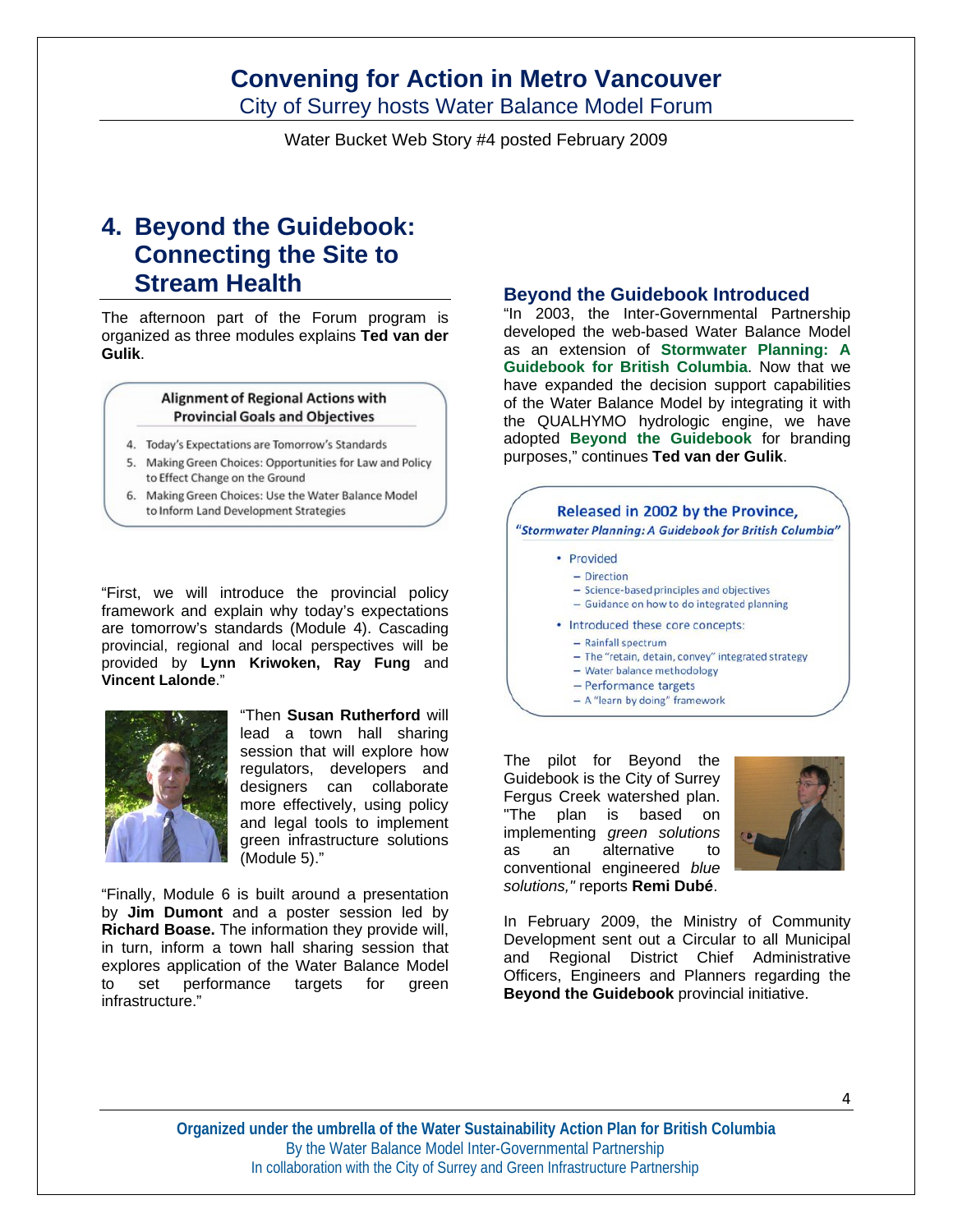City of Surrey hosts Water Balance Model Forum

Water Bucket Web Story #4 posted February 2009

#### **Beyond the Guidebook Explained**

Signed by **Glen Brown**, the purpose of the Circular is to explain how a number of provincial



initiatives support and/or complement each other. Glen Brown is the Executive Director, Local Government Infrastructure and Finance. "We want regional and municipal governments to be informed that the

**Beyond the Guidebook**  approach to rainwater management is endorsed by the Province and reflects a **'**design with nature' approach to climate change adaptation," states Glen Brown.

**Kim Stephens**, Stormwater Guidebook project manager and principal author, provides this perspective: "In 2002, the Guidebook introduced the concept of **Performance Targets** to facilitate



implementation of the *integrated strategy* for managing the complete rainfall spectrum. The Guidebook made a distinction between Runoff Capture and Rate

Control, and emphasized that a combination of the two is necessary for effective rainwater management. It is in addressing the interrelationship between Runoff Capture and Rate Control that Beyond the Guidebook picks up where the Guidebook left off in 2002."



"The Beyond the Guidebook methodology enables us to correlate green infrastructure effectiveness in protecting stream health," explains **Jim Dumont, Engineering Applications Authority** for the Inter-Governmental Partnership. "The reason is that rainwater runoff volume management is directly linked to stream erosion and water quality."

#### **Adapting the Surrey Experience**

Looking back, application of the water balance methodology to **East Clayton** can now be seen as the genesis for the Beyond the Guidebook methodology. "With hindsight, the significance of East Clayton is two-fold. It was an early application of performance targets at a neighbourhood scale. Also, and most importantly the analysis combined mass balance and flow duration to test the achievability of performance targets," continues **Jim Dumont**.

"But it was the **South Newton** case study where the methodology really came together in terms of



how to integrate the mass balance and stream erosion analyses. Until then, they were separate analyses."

"In South Newton, we were able to demonstrate that distributed rainwater infiltration systems could result in a multi-million dollar net reduction in the City's 10-Year Capital Plan, while enabling development to proceed. The saving results from elimination of a number of detention ponds."

"The experience gained in East Clayton and South Newton was then applied in **Fergus Creek**. The Beyond the Guidebook methodology was formalized as the **Stream Health Methodology**, and subsequently incorporated in the Water Balance Model when it was integrated with the QUALHYMO engine. The Stream Health Methodology is a function of flow duration, and hence stream erosion," concludes Jim Dumont.

#### The Bevond the Guidebook initiative builds on the Guidebook foundation:

- · Guidebook emphasis is on rainfall capture (volume control) at the site scale
- . Beyond the Guidebook focus is on the relationship between volume control and resulting flow rates in streams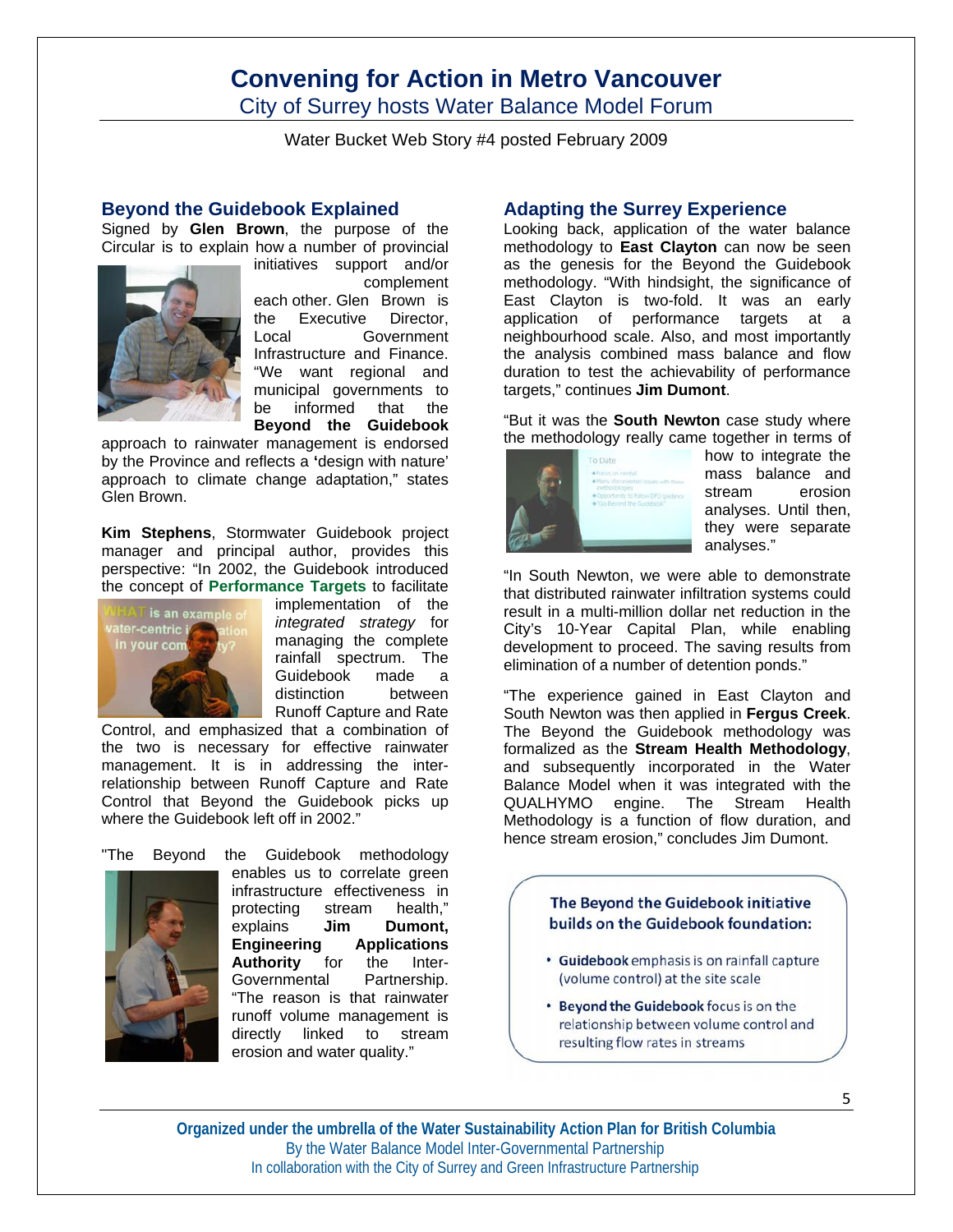City of Surrey hosts Water Balance Model Forum

Water Bucket Web Story #4 posted February 2009

### **5. Informing Land Development Strategies**

"In Module 6, **Jim Dumont** will illustrate how the Water Balance Model can be applied to improve

land use decision-making," states **Raymond Fung, Chair** of the Green Infrastructure Partnership. "He will NOT be doing a hands-on tutorial about model inputs and outputs. Rather, he will be providing an overview of where we are and how we got here."



"Our knowledge is increasing as we gain a better understanding of physical processes and interconnections," continues **Jim Dumont**. "A key message is that we can adapt our guiding framework to reflect our understanding.



"Historically, engineers have typically been called in after the fact to solve drainage problems resulting from land development activities

that ignored the water balance. **Beyond the Guidebook** is about developing land differently so that we can prevent rainwater runoff volume from impacting on streams."



#### **What Will Our Neighbourhoods Look Like?**

"When we develop or redevelop land, our starting point should be: *What do we want our neighbourhoods look like?* The built-form influences how much rainwater runoff volume is generated; and it determines what our options may be for capturing rain where it falls. So we need to look at ways to provide more green space that can serve more than one purpose," states Jim Dumont.

"On March 12<sup>th</sup>, we will present a number of examples to illustrate what can be accomplished by developing land differently. We will show that

we can in fact achieve our two desired outcomes, namely: create liveable communities and protect stream health. The examples will compare and contrast density versus hardscape."



"A key message is that you can only do so much infiltration on a small lot. This means we have to be looking at 'green streets' and multi-use greenways to achieve watershed-specific performance targets for rainwater runoff volume and rate reduction," concludes Jim Dumont.

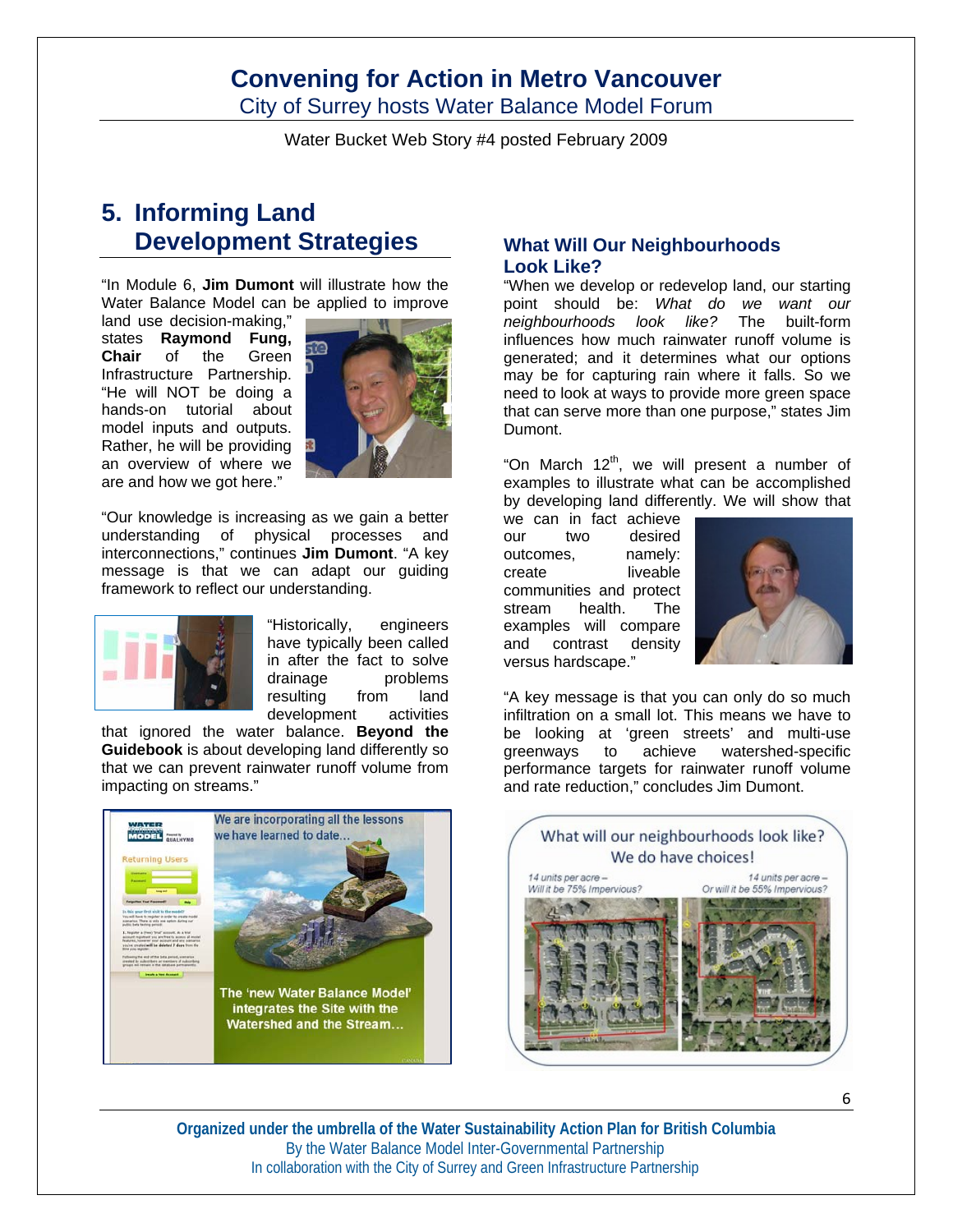City of Surrey hosts Water Balance Model Forum

Water Bucket Web Story #4 posted February 2009

#### **Poster Session with Richard Boase**

"To hold the attention of the Forum audience, and have a high-energy finish, we have something different planned for Module 6," states **Kim Stephens**. "We will make it worthwhile to stay until the end."

"**Richard Boase** of North Vancouver District will lead a poster session that should be quite stimulating. Richard will have a selection of photos and images mounted on poster boards to generate ideas and discussion. This will create the town hall sharing."

"The focus of the poster session will be on what one can do at the site scale," adds **Richard Boase**. "My objective is to demonstrate 'design with nature' opportunities that are easy to implement. The poster session will be totally interactive and completely spontaneous."

"This will not be a PowerPoint presentation. Rather, I will be saying: *Let's have a conversation about this picture; so, what goes through your mind when you look at this image?*"

"In addition to poster boards, I will be bringing one of the climate stations that we are using for the **UBC Tree Canopy Interception Research Project**. Sixty are installed in trees across the three North Shore municipalities. I will also be demonstrating how water moves through soil."





A network of 60 Tree Canopy Climate Stations has been established across the North Shore ....

... to investigate the effects of tree density, tree structure and tree species on rainfall interception

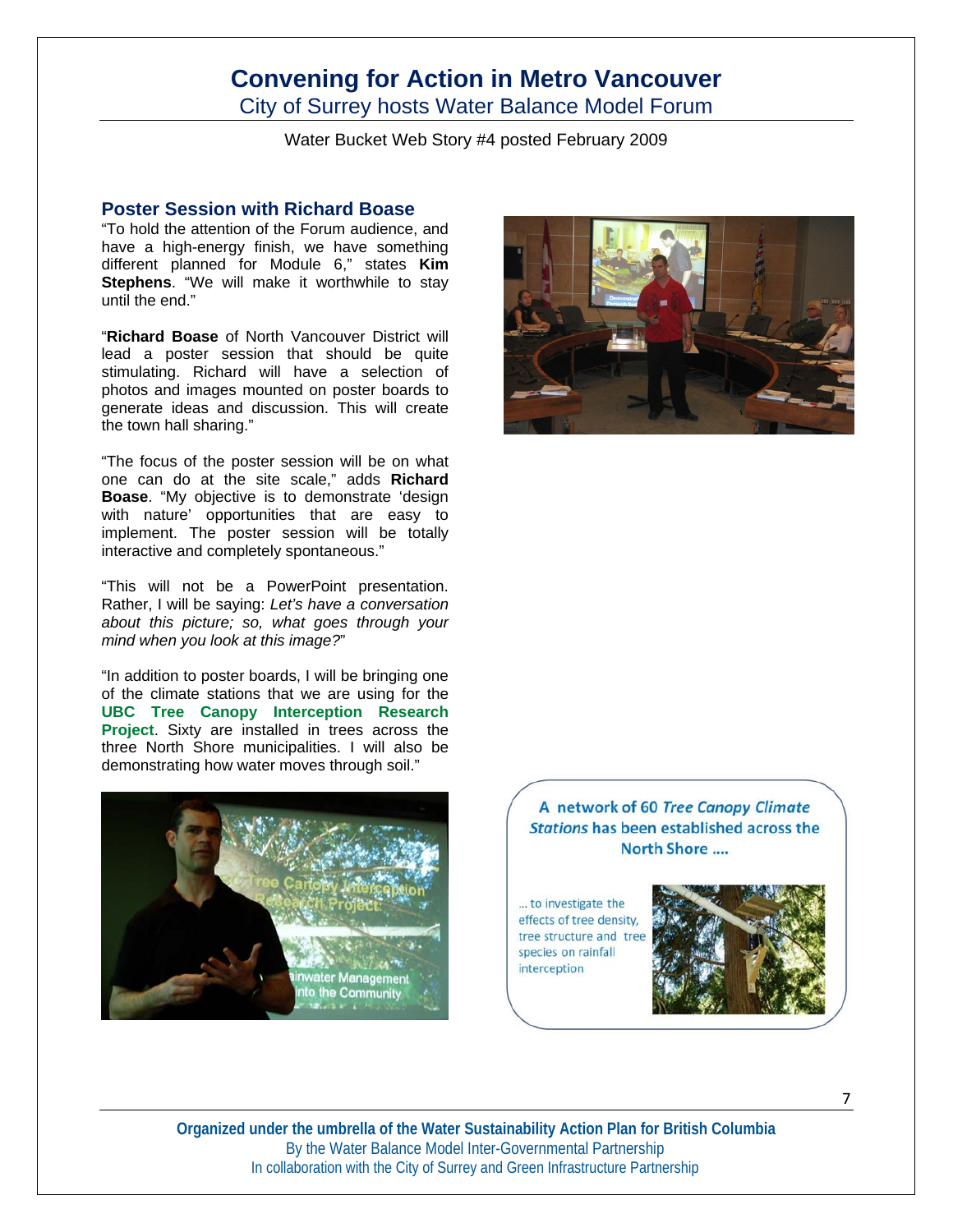City of Surrey hosts Water Balance Model Forum

Water Bucket Web Story #4 posted February 2009

### **6. Regional Team Approach**

"In holding the Surrey Forum, our vision is that this event will be the catalyst for additional



regional forums that would be organized in collaboration with Metro Vancouver's Stormwater Interagency Liaison Group.... i.e. SILG," states **Ted van der Gulik**. "One of our goals is to implement an educational

program that would be modelled on the **Vancouver Island Learning Lunch Seminar Series**."

#### **Liquid Waste Management Plan**

"Metro Vancouver's Liquid Waste Management Plan is the appropriate vehicle for bringing the desired collaboration to fruition," adds **Kim Stephens**. He represents the Water Sustainability Action Plan on the **Metro Vancouver LWMP Reference Panel**, an advisory group that was



appointed by the Metro Vancouver Regional Board in April 2008 and reports directly to the Metro Vancouver Waste Management Committee.

The Reference Panel will provide comments and advice on the strategies for updating the Liquid Waste Management Plan. In its July 2008 reporting out to the Metro Vancouver Waste Management Committee, the Reference Panel raised questions about the Integrated Stormwater Management Plan (ISMP) process and outcomes to date. The Reference Panel also brought this matter to the attention of the Regional Engineers Advisory Committee (REAC) in a February 2009 meeting.



#### **A Model for Integration**

"A significant contribution by the Reference Panel was the suggestion to organize and communicate the Liquid Waste Management Plan around four theme areas," reports **Kim Stephens**. "The



Reference Panel then applied a Venn diagram way-of-thinking to conceptualize integration. The regional team approach to rainwater management and green infrastructure falls within the Built Environment theme area."

"The LWMP comprises eight strategies to achieve two over-arching goal; it also identifies actions to be led by SILG under four of those strategies. The LWMP specifically references collaboration with the Green Infrastructure Partnership and the Water Balance Model partnership to facilitate onsite rainwater management and promote innovative approaches to sustainable infrastructure," summarizes Kim Stephens.

"High-level endorsement of the Draft LWMP by Metro Vancouver municipalities creates the



opportunity to build on the momentum that we believe will be generated by the Surrey Forum, and to further align local actions under a regional team framework," concludes **Ray Fung**, Chair of the Green<br>Infrastructure Partnership. **Infrastructure** 

8